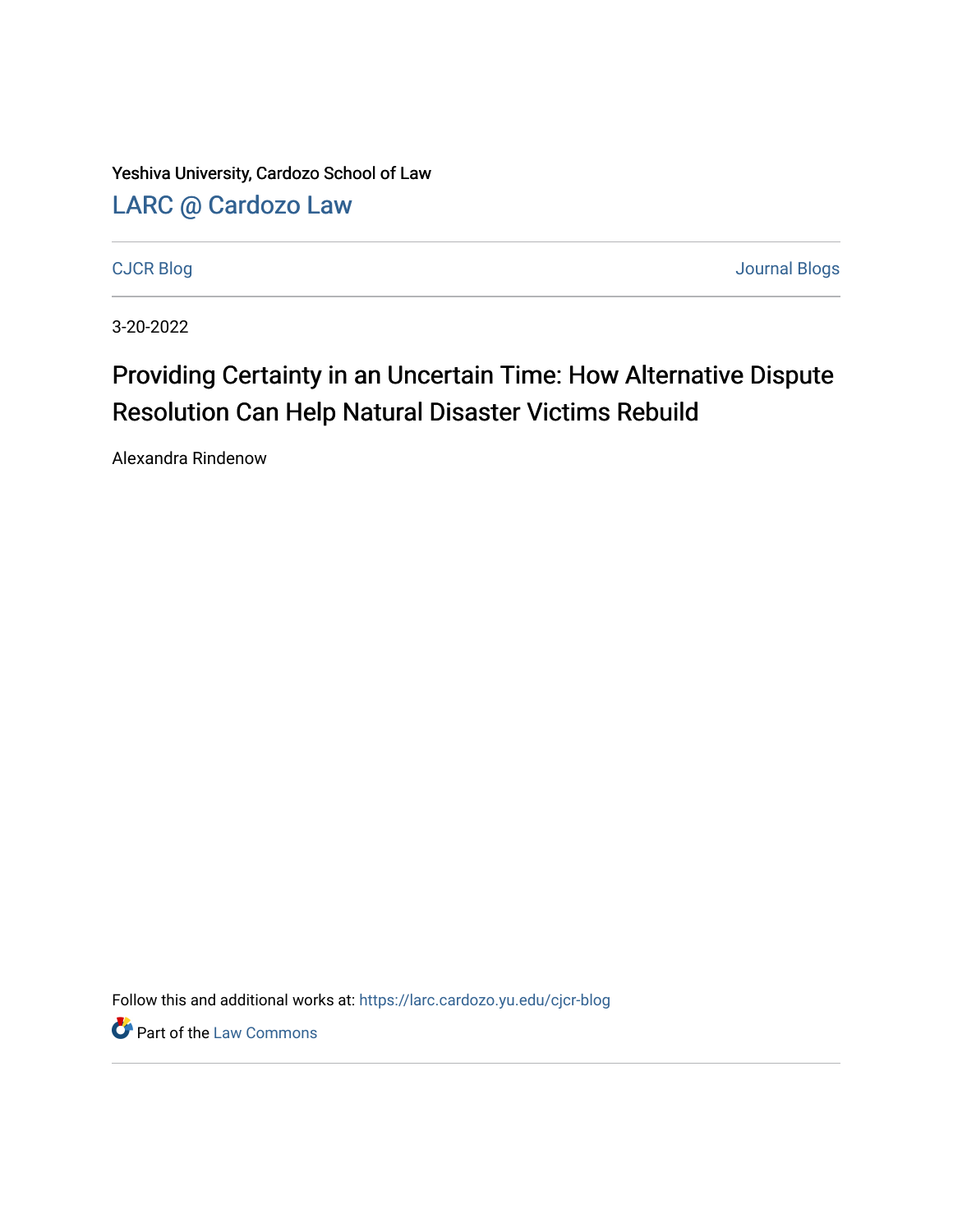## PROVIDING CERTAINTY IN AN UNCERTAIN TIME: HOW ALTERNATIVE DISPUTE RESOLUTION CAN HELP NATURAL DISASTER VICTIMS REBUILD

## *Alexandra Rindenow*

The effects of climate change, specifically naturally disasters, have no borders or boundaries. In recent years, there has been an uptick in natural disasters, and in the last thirty years, the number of climate-related disasters has tripled.<sup>1</sup> These disasters continue to have catastrophic effects, annually forcing over twenty million people from their homes.<sup>2</sup> The damage caused by natural disasters is immediate, and it is often something for which people are not adequately prepared. Swift action must be taken to ensure that these people are provided with their basic needs. The burdens of these disasters fall on both claimants and defendants—claimants wish to quickly rebuild from the devastation and defendants are hit with a large volume of claims.<sup>3</sup> Natural disasters expose people to many types of disputes, with insurance being the main type of claim, 4 but other potential disputes arise in the areas of construction law, employment law, family law, contract law, and property law.<sup>5</sup>

Mediation is the best form of ADR to handle these disputes, as it provides an open and non-adversarial environment, often producing a win-win situation for each side.<sup>6</sup> When homeowners file a claim, claimants have the opportunity to accept an offer, appeal an offer they don't believe is fair, or appeal a denied claim. These claim disputes are usually settled through litigation, but that process can be lengthy and expensive.<sup>7</sup> After suffering enormous losses as a result of a natural disaster, victims often will not have the time or the money—let alone the emotional bandwidth—to pursue litigation. This is where mediation can come into play.

In recent years, after natural disasters strike, states have implemented emergency mediation programs to handle the abundance of insurance claims that flood the system.<sup>8</sup> These programs allow homeowner claims to be reviewed more efficiently, resulting in almost immediate payouts to claimants.<sup>9</sup> Without the use of these mediation programs, many claimants have reported that it instead takes between eighteen and twenty-four months for their claims to be resolved, delaying the healing process.<sup>10</sup> Using mediation to settle insurance claims after a natural disaster hits offers claimants the opportunity to quickly rebuild, while simultaneously relieving the burden imposed on insurance companies.

<sup>1</sup> *5 Natural Disasters that Beg for Climate Action*, OXFAM INT'L, https://www.oxfam.org/en/5-natural-disasters-begclimate-action [https://perma.cc/8T4K-3S43] (last visited Mar. 20, 2022).

<sup>2</sup> *Id.*

<sup>3</sup> *Natural/Mass Disaster Relief*, JAMS, https://www.jamsadr.com/disaster-relief#overview [https://perma.cc/89WY-X2D5] (last visited Mar. 20, 2022).

<sup>4</sup> FREYA MCKECHNIE, DISPUTE RESOLUTION FOLLOWING NATURAL DISASTERS, NZ GOV.: MINISTRY BUS., INNOVATION & EMP. (April 2018), https://www.mbie.govt.nz/assets/f4f8a74157/post-natural-disaster-disputeresolution-august-2018.pdf [https://perma.cc/2G4K-K4WJ].

<sup>5</sup> *Id.*

<sup>6</sup> Bobby Marzine Harges, *Disaster Mediation Programs - Ensuring Fairness and Quality for Minority Participants*, 39 CAP. UNIV. L REV. 893, 893–94 (2011).

<sup>7</sup> *Id.* at 902.

<sup>8</sup> *Id.* at 901–04.

<sup>&</sup>lt;sup>9</sup> Melvin A. Rubin, *Disaster Mediation: Lessons in Conflict Coordination*, 1 AM. J. MEDIATION 33 (2007).

<sup>10</sup> POST-DISASTER CLAIMS GUIDE, NAIC, https://content.naic.org/sites/default/files/inlinefiles/Claim%20Disaster%20Guide%20-%20Generic%20FINAL%207%2023%202019.pdf [https://perma.cc/3MHW-6JTA] (last visited Mar. 20, 2022).